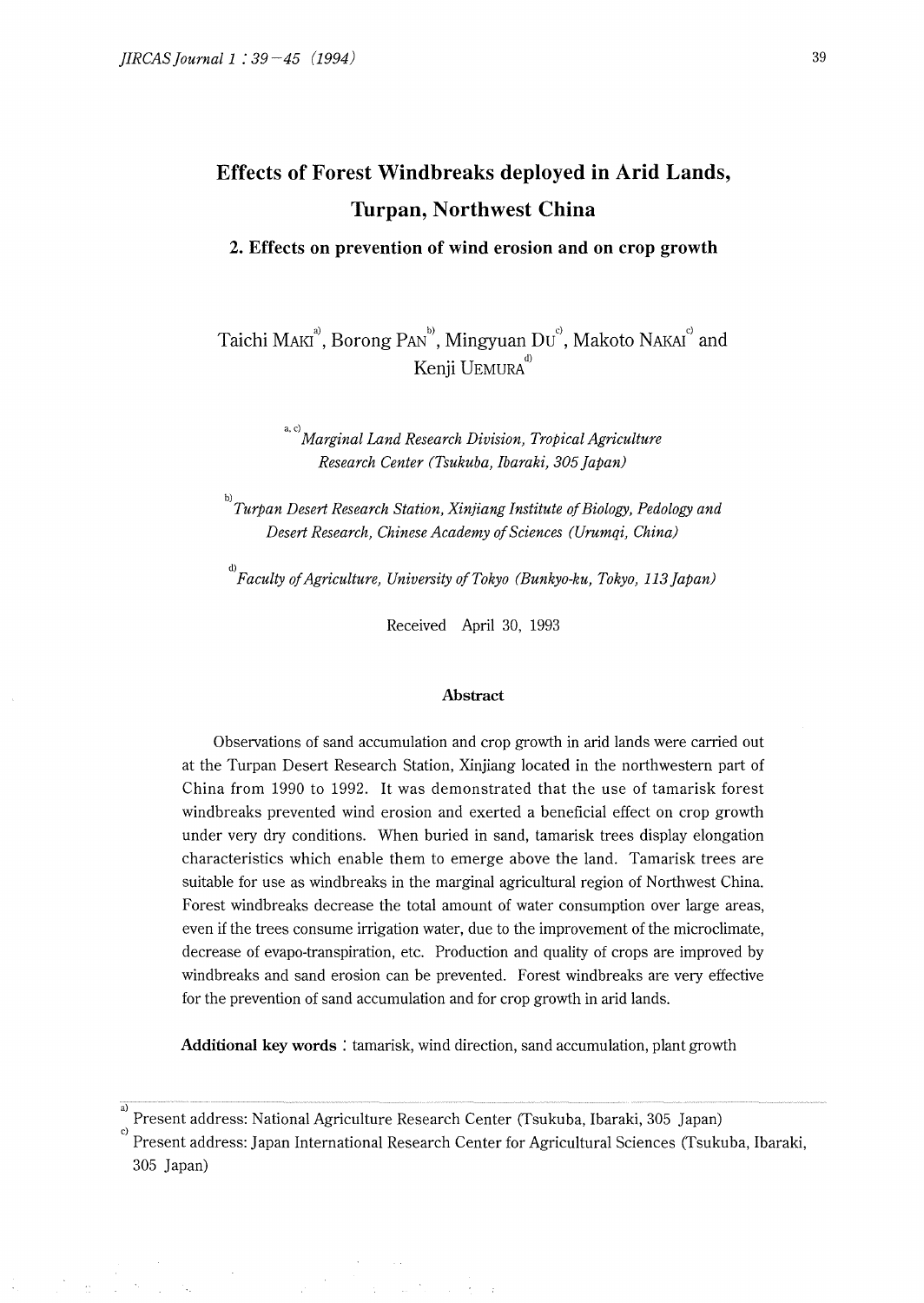## **Introduction**

Arid or dry lands in China cover 1,308,000km<sup>2</sup> or 13.6 % of the total land area. The process of desertification which has been developing in China for a long time, has made rapid progress recently. Wind erosion and sand accumulation associated with strong dry winds are being accelerated due to the lack of water, and agro-meteorological disasters are apt to occur frequently in the marginal agricultural regions of dry lands. Prevention of desertification and greening of the desert may be achieved through the improvement of meteorological conditions brought about by forest windbreaks.

Observations related to the growth of crops, quality of crops, prevention of soil and sand erosion and effect on sand accumulation were carried out at the Turpan Desert Research Station, Xinjiang Institute of Biology, Pedology and Desert  $Research, China^{4,5,6)}$ .

Analysis of the effect of windbreaks on the protection from drifting sand and on crop growth in arid lands will be outlined.

#### **Observation Methods**

Turpan Desert Research Station is located at 42° 51'N, 89° ll'E, 200 km southeast of Urumqi. The elevation is 80 m below the sea level. Strong WNW wind period lasts from April to June.

Two tamarisk windbreaks were used for observations of sand accumulation. (1) The height of the tamarisk *(Tamarix elongata* L.) shrub covering an area of 1 km (11 m width) was 4.6 m and the density of the windbreak which was expressed by a value corresponding to 100% porosity was 85%. Another windbreak located at a distance of 570 m from the other windbreaks, consisted of huyang *(Populus euphratica* 0.) and shazao *(Elaeagnus angustifolia* L.) trees with a height of 6 to 8 m. (2) The first and second windbreaks set in double rows at 50 m intervals with a windbreak density of 85% were 10 m and 5.5 m high and 20 m and 15 m wide, respectively.

The accumulation of sand was monitored. Sand accumulation by the tamarisk forest windbreak reaching a height of 4.6 m was observed in May and August, 1991, and that by the two rows of tamarisk forest windbreaks reaching a height of 10.0 m and 5.5 m was observed in April, 1992.

Crop fields cultivated by ordinary farmers near the Turpan Desert Research Station were selected for an investigation of the effects of the windbreaks and several crops commonly cultivated in arid lands were used for the observation of height of crops.

The height of cotton, sorghum and corn plants, and the cotton lint number per hill were observed for two rows of huyang and shazao windbreaks and for three forest windbreaks made of shazao, poplar and tamarisk in November, 1991 and October, 1992, respectively.

Tamarisk windbreak is usually irrigated once a year in winter, but huyang, shazao and poplar windbreaks are irrigated almost as frequently as crops in summer.

#### **Results**

# **1) Protection from drifting sand by tamarisk windbreaks**

(1) Sand accumulation by single row of windbreak

Changes in the amount of sand accumulated by the tamarisk windbreak are shown in Fig. 1. The height of the sand accumulated for a long period of time in the center of the windbreak was 2.5, 1.5 and 0.5 m in the areas with high, medium and low sand accumulation, respectively. Although wind erosion was minimal, sand accumulation was present for values ranging from 6 H to 6 H (the numerals indicate the distances from the windbreak which are expressed as multiples of the windbreak height; negative sign corresponds to the windward side and positive sign to the leeward side), due to the prevailing strong wind of NW to W or the rather light wind in the opposite direction to the windbreak associated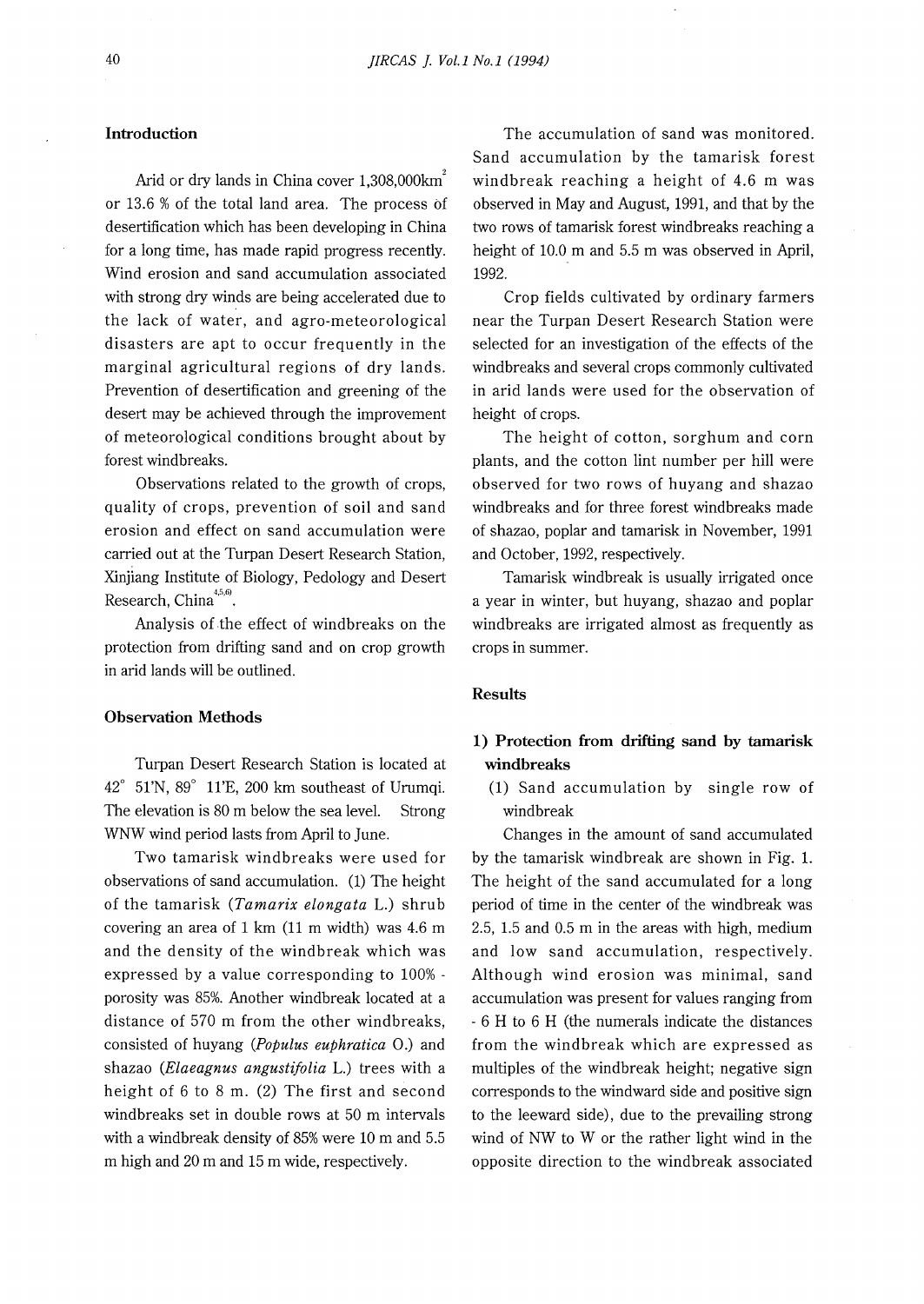

WO: Wind direction

Fig. 1. Variations in sand accumulation induced by single row of tamarisk windbreak in August, 1991

with the change of the wind direction, in particular on the windward and leeward sides from -2 to 2 H. Sand accumulated near the windward and leeward sides due to the decrease of the wind velocity in these areas. Outside of the region from -6 to 6 H, i.e., -10 to -6 H and 6 to 15 H, a mixed zone of sand accumulation and erosion occurred.

(2) Sand accumulation by two rows of windbreaks

Sand accumulation (Plate 1) is shown in Figs. 2 A and 2 B. The height of the sand accumulated by the first tamarisk windbreak was 8.0 m in higher areas and 7.5 m in areas with average height while in the case of the second windbreak, the height was 1.5 m at the mean point, but 2.5 m above the horizontal level on the leeward side. Consequently, the tree heights and total height of forest windbreaks were 2.5 m and 4.0 m, and 10.0 m and 5.5 m for the first and second windbreaks, respectively.

The windbreak and sand accumulation disappeared in some areas due to the death of the trees. Two oblique open spaces at a lower level below O m in Fig. 2 B show the irrigation ditches.

#### **2) Effect of forest windbreaks on crop growth**

(1) Effect of forest windbreaks on sorghum and cotton growth in 1991

The effect of windbreaks made of huyang and shazao trees on the height of cotton and sorghum plants and the cotton lint number per hill is shown in Figs. 3 A and 3 B. The first windbreak was 6 m



Plate 1. One of the two rows of tamarisk windbreaks and sand accumulation at Turpan, China



WD: Wind direction

Fig. 2. Schematic diagram of two rows of tamarisk windbreaks and sand accumulation in April, 1992. A: transverse section, B: lateral view

high, 11.5 m wide with a density of 70% and an interval of 100 m between the second windbreak, which was 8 m high.

The crop yields are closely related to the height of the crops under dry conditions (lack of water) in arid lands. The crop height (Fig. 3 A) was greater at 3 to 5 H and smaller at 8 to 14 H. The use of the second windbreak made of huyang and shazao trees resulted in the larger height around 16 H from the first windbreak, i.e., -2 to -1 H from the second windbreak. The height of the cotton plants ranged from 50 to 80 cm in the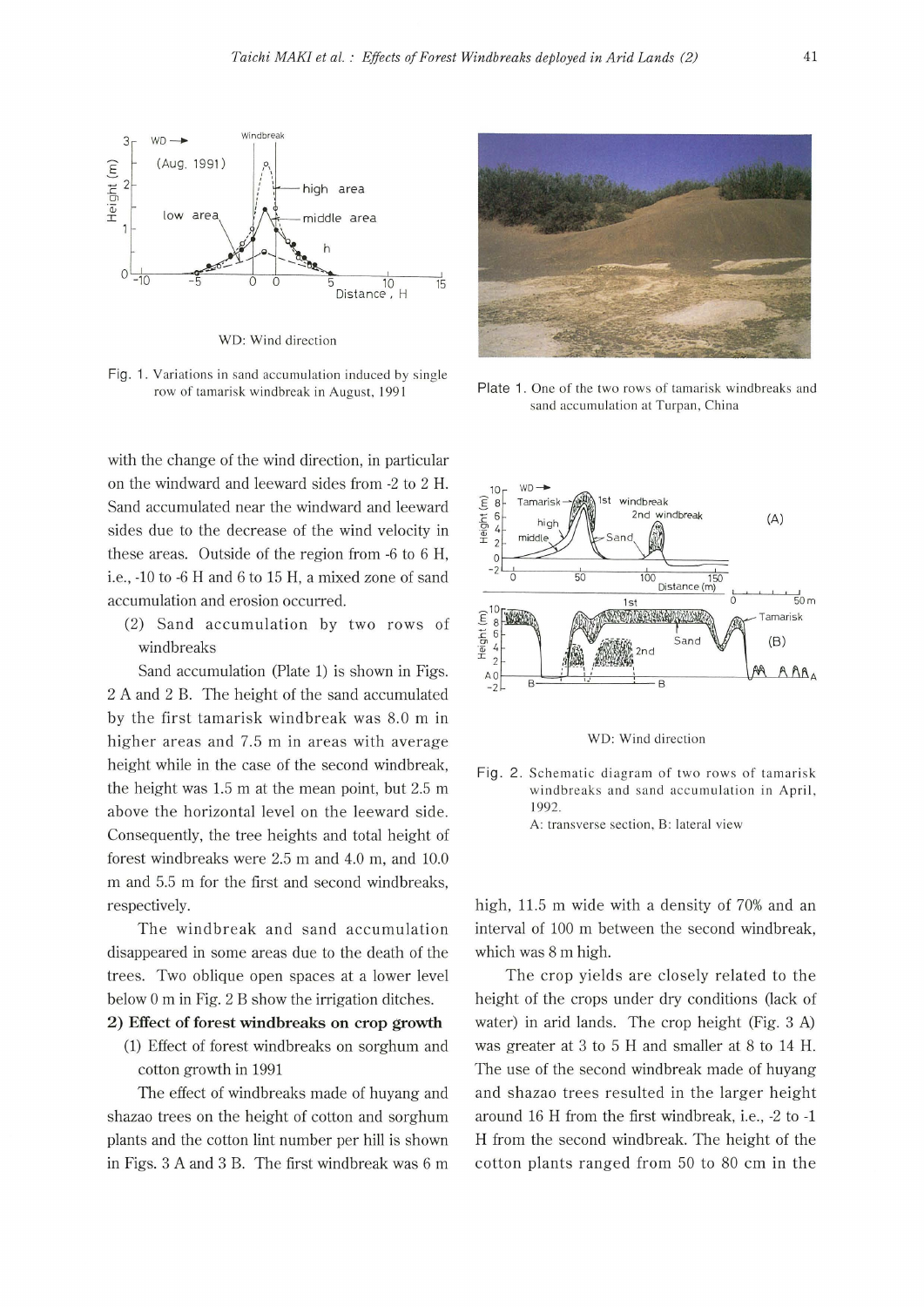

Fig. 3. Changes in (A) height of sorghum and cotton plants and (B) cotton lint number per hill induced by two rows of windbreaks in November, 1991

control field near the observation field in the absence of forest windbreaks.

The crop heights in the fields except those close to the windbreak on the leeward and windward sides were higher than those of the controls.

The pattern of the changes in the cotton lint number per hill (Fig. 3 B) which is related to cotton production was more signifcant than that of the height of cotton plants. The protected area was not as wide due to the harsh environment in the arid lands.

(2) Effect of tree types in forest windbreaks on cotton and corn growth in 1992

The effect of the tree types in forest windbreaks on the height of cotton and corn plants is shown in Figs. 4 A and 4 B. The height of the cotton plants was the largest around 5 H and lowest around 13 H when the first windbreak consisted of huyang and shazao trees (6 m high, 11.5 m wide and 70% density), and was fairly large around 16 H close to the second windbreak made



Fig. 4. Changes in height of cotton (A) and corn (B) plants associated with the use of two different windbreaks in October, 1992

of shazao, huyang and poplar *(Populus alba* L.) trees.

The effect on the height of corn plants (Fig. 4 B) was most pronounced around 2 H, and less conspicuous or almost similar from 5 to 10 H when young poplars (4 m height, 1 m width and 50% density) were used.

#### **Discussion**

There are several studies on sand fixation, prevention of wind erosion, improvement of the climatic conditions of arid lands and prevention of desertification  $\frac{9,10,111}{10}$ . However, there are few reports on the effect on crop yield. Based on the research of Xinjiang Agric. Sci. Institute, evaporation decreased by 20% and crop yield increased on the leeward side of the windbreaks<sup>3</sup>.

(1) Protection from drifting sand by the use of windbreaks

As tamarisk trees have fine and dense leaves and stems, and the density of the trees is high, the decrease of the wind velocity and control of wind erosion and sand accumulation are substantial. The region of reverse wind direction on the leeward side of the windbreak was smaller than that observed in the experiments under simulation of light wind in a wind tunnel $^2$ . Filtration efficiency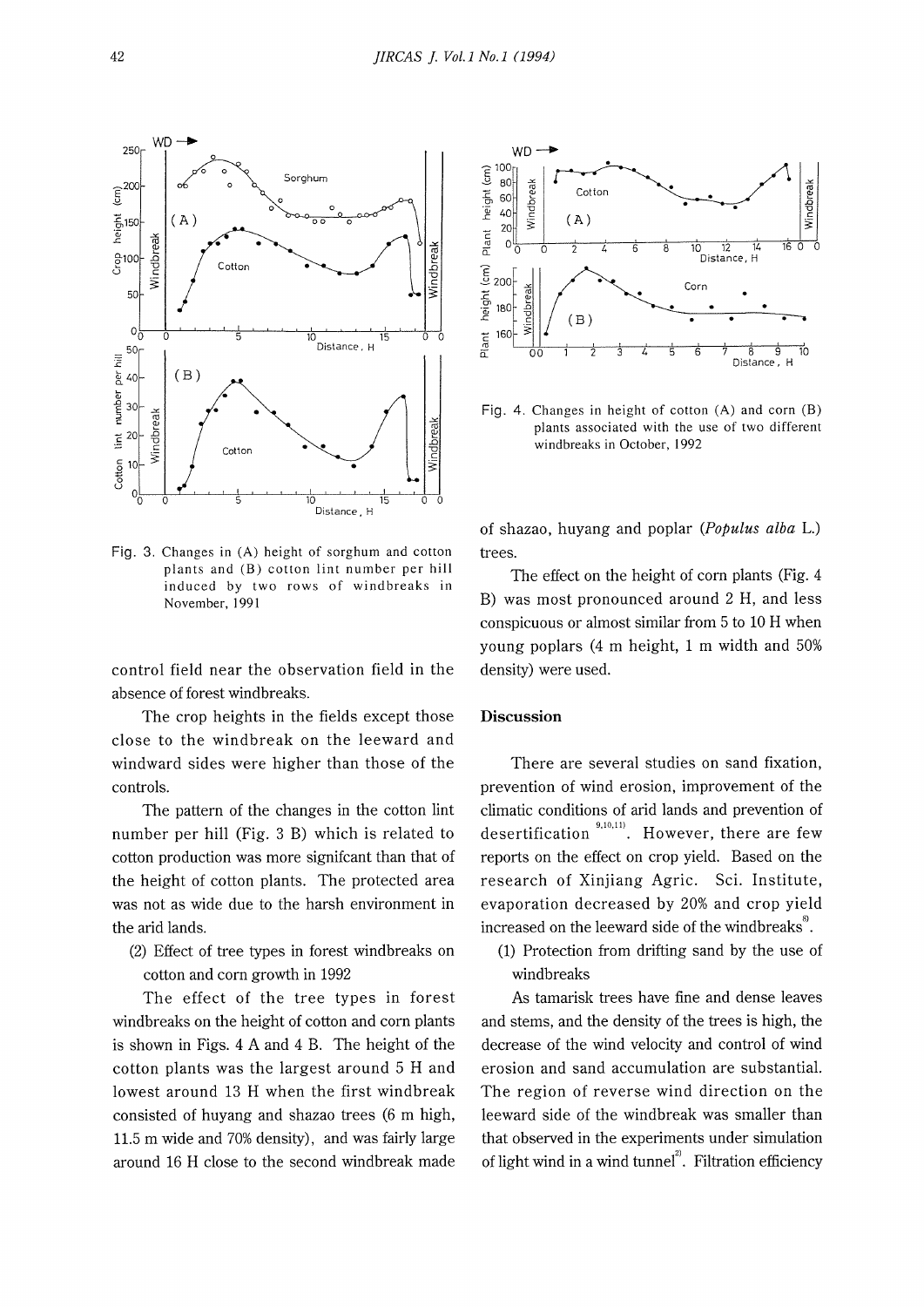of sand particles by the windbreak is high because the turbulence intensity is low due to the increase in the formation of small eddies.

Based on observations carried out from 1990 to 1993, tamarisk trees show elongation characteristics which enable them to emerge when buried in sand. The height under sand accumulation reached 10 m following transplanting at Turpan.

(2) Effect of forest windbreaks on crop growth

Green or forest windbreaks in dry lands act as oases when they reach a certain scale. When windbreak forests are established, the climatic conditions over a wide area improve, water consumption decreases, crop production and quality increase, according to many other report<sup>1,2,3)</sup>. The example observed at Turpan, suggested that windbreaks fulfill multiple beneficial functions.

It is necessary to use for a windbreak trees which are resistant to strong wind, as well as dry conditions, high and low temperature and salinity in the arid lands of northwestern China. Tamarisk trees are suitable for use as windbreaks to alleviate the adverse effect of the meteorological  $\text{conditions}^{^{3,6}}$  and prevent wind erosion due to their structure characterized by the presence of fine and dense leaves and resistance to harsh envi $romments$ <sup>6,9,11)</sup>

The effective region ranging generally from 2 to 8 **H** for crops in arid lands was smaller than that in a paddy field in the temperate zone in Japan $^{2,7)}$ due to the harsh climatic conditions characterized by high temperatures and low humidity.

It is necessary to plant windbreak trees as much as possible in marginal dry lands for agriculture and also to save water. As a result, it may become possible to improve the meteorological conditions over wide areas leading to the increase of the efficiency of water consumption. The establishment of networks of forest windbreaks is effective over wide areas of cultivated fields.

#### **Concluding Remarks**

- (1) The observations made in the arid lands of Turpan, Northwest China, revealed that windbreaks exert multiple beneficial functions.
- (2) The effects on the prevention of wind erosion were appreciable when tamarisk trees with fine and dense leaves and stems were used. On the leeward side of the windbreak, the wind turbulence and the region with the formation of eddies were smaller than that of other windbreak trees and the function of sand filtration was more effective.
- (3) Tamarisk trees show elongation characteristics which enable them to emerge when buried in sand. Tamarisks are suitable for use as forest windbreaks in the arid lands of Northwest China, i.e., in marginal agricultural regions.
- (4) Forest windbreaks are composed of several kinds of trees, including tamarisk, poplar, shazao, willow and elm in Xinjiang, China. By improving the climatic conditions in arid lands, it is possible to create oases and promote agriculture.
- (5) Forest windbreaks exert favorable effects on water consumption by crops, increase of crop production and improvement of crop quality. Consequently, windbreaks are very effective in arid lands.

## **References**

- 1) Brandle, J.R., Hintz, D.L. and Sturrock, J.W. (1988). Windbreak Technology. Elsevier, Amsterdam. 598 p.
- 2) Maki, T. (1987). Wind Damage and Windbreak Facilities. Buneido Shuppan, Tokyo. 301 p.
- 3) Maki, T., Pan, B., Huang, P. & Yan, G. (1992). Micrometeorological modification by tamarisk windbreak forest at the arid land in Turfan, China.]. *Agric. Meteorol.* 48 : 157-164 [In Japanese with English summary].
- 4) Maki, T., Xia, X., Pan, B., Du, M., Nakai, M., Huang, P. & Yan, G. (1993). Effects of forest windbreak on meteorological improvement,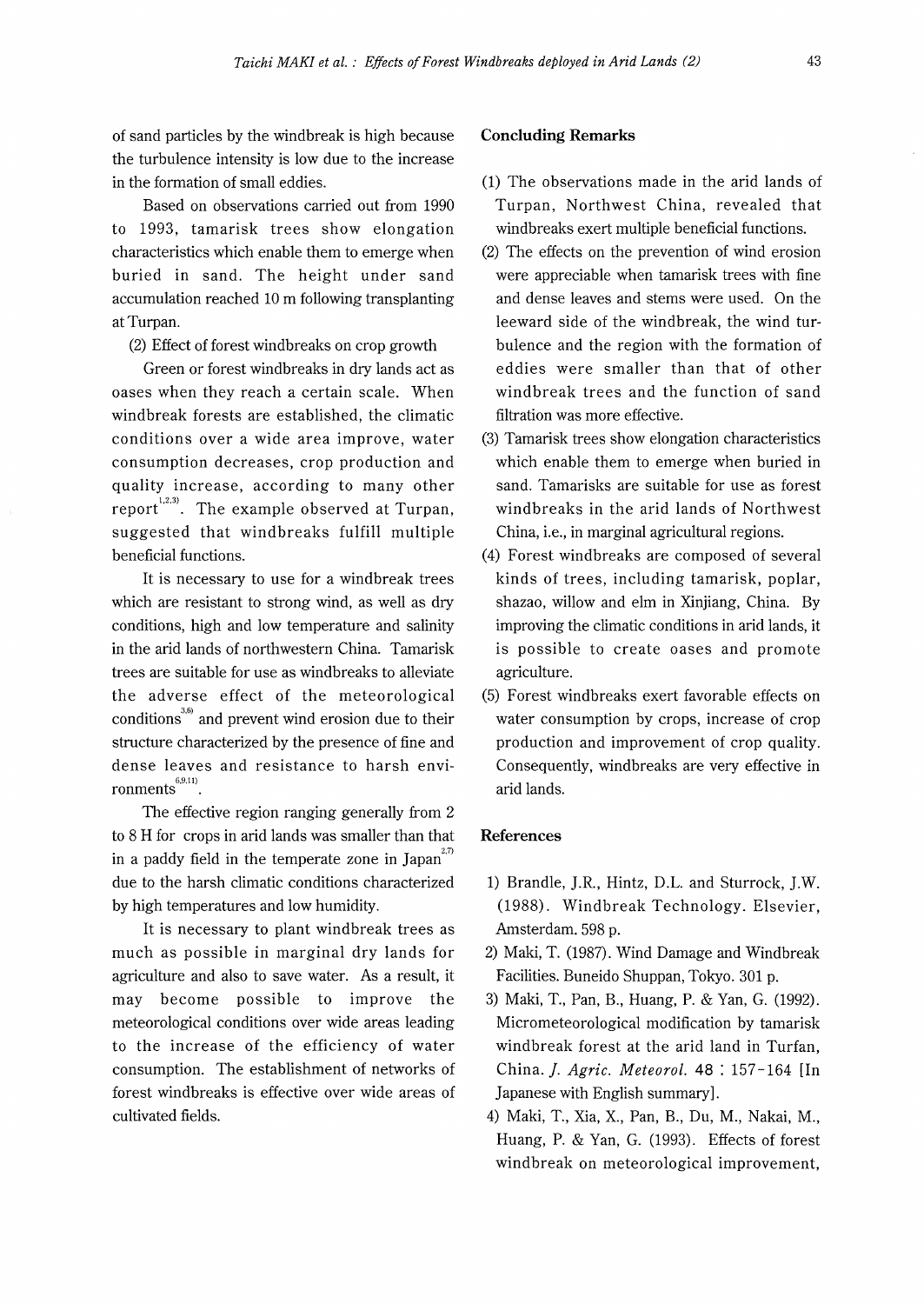prevention of wind erosion and crop growing in. dry land. Proc. Japan-China Joint Res. Conf. Environmental Resources. 7-16.

- 5) Maki, T., Du, M. & Pan, B. (1993). The effect of windbreaks on meteorological improvement and the prevention of wind erosion. *]. Agric. Meteorol.* 48 : 683-686.
- 6) Maki, T., Pan, B., Du, M., Nakai, M. & Uemura, K. (1994). Effects of forest windbreaks deployed in arid lands, Turpan, Northwest China. 1. Effect on Climatic Improvement. *JIRCAS J*. 1 : 29-38.
- 7) Tomari, I., Ishiguro, T. & Fujiwara, T. (1980). Effects of the windbreak on improvement of microclimate condition in paddy field. *Res. Bull.*

*Hokkaido Natl. Agric. Exp. Stn.* 127 : 31-76 [In Japanese with English summary].

- 8) Xinjiang Agric. Sci. Inst. (1976). Studies on the effect of windbreaks in Turpan. Desert Control, Chinese Science Puhl. 81-87 [In Chinese].
- 9) Xinjiang Inst. Biol. Ped. Des. Res. (1978). Xinjiang desert and its development. Chinese Science Puhl. 124 p. [In Chinese].
- 10) Zhu, Z., Liu, S., Wu, Z. & Di, X. (1986). Deserts in China. Inst. Desert Res., Lanzhou. 132 p.
- 11) Zhu, Z., Liu, S. & Di, X. (1988). Desertification and rehabilitation in China. Inter. Cent. Edu. Res. Des. Cont. 222 p.